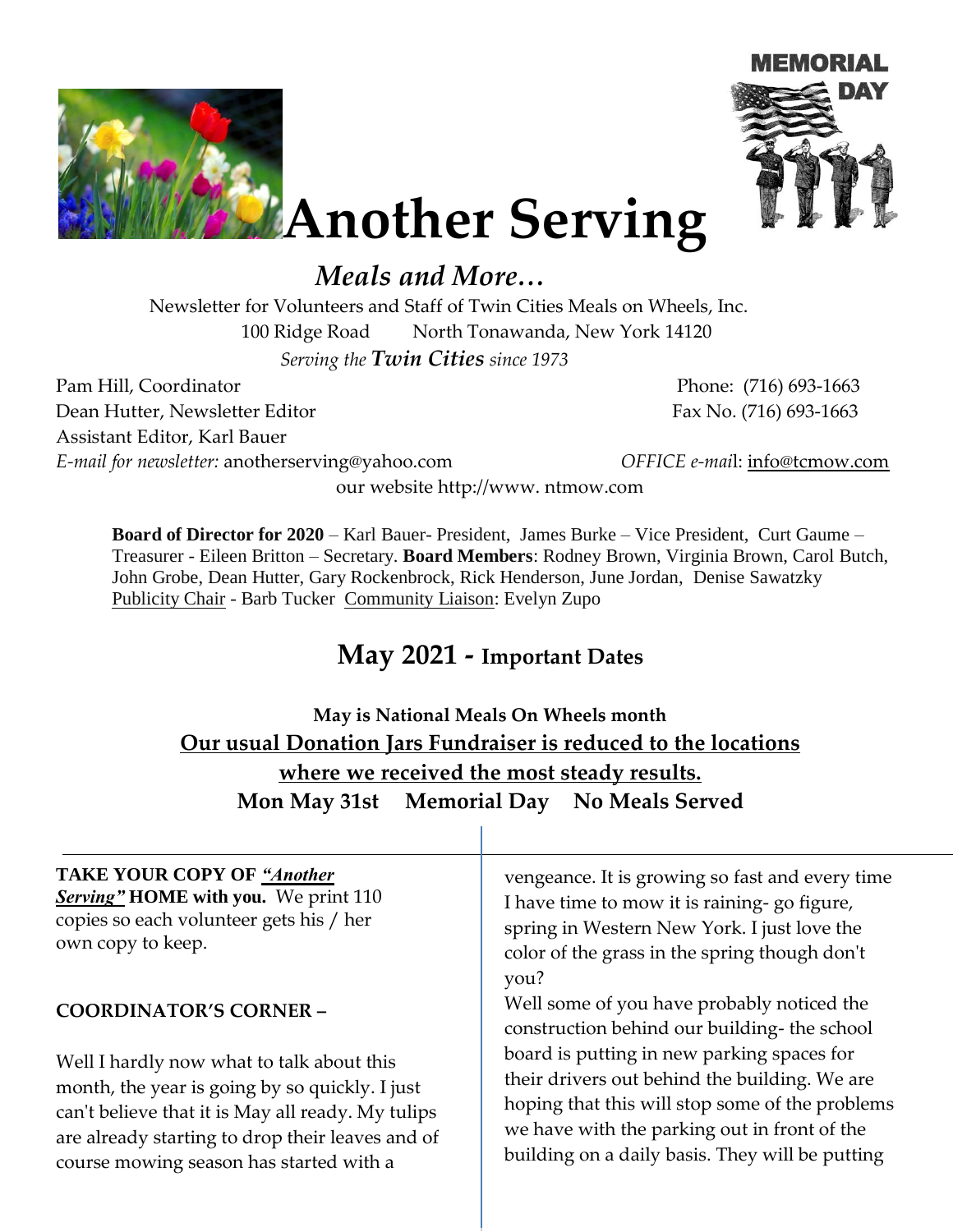in fencing of some kind out there to keep any traffic on their side of the building. We are hoping to start some clean up work on our side of the building this year also.

Well don't forget that Memorial Day is May 31 this year. A time to remember those we have lost doing their duty for their country and to thank all who have served this country in military service. We have quite a number of veterans who continue in service to others by volunteering for us. Be sure to thank a veteran this month. Pam



## **Can't Come In OnVolunteering Day??**

To cancel your day to serve or drive, call Pam Hill **at home** on her **Cell Phone 418-5424** the night before so she can get a "sub" for you.



## **Bottles & Cans for T.C.C.O.**

Put your empty pop & beer bottles, water bottles, pop & beer cans, in the tan and white drum (behind the chairs) in the delivery volunteers' waiting area. Twin Cities Community Outreach (TCCO) has an account with **Bottle Junction, 3050 Niagara Falls Blvd., and Wheatfield.** TCCO gets the full 5¢ deposit from every bottle.

 If you choose to take your "empties" directly to **Bottle Junction**, just tell them that TCCO should get the credit for your bottles.

#### **Volunteer News Always Needed --**

News that you would like to share with your volunteer friends at TC MoW is needed for "*Another Serving*

## **Volunteers are always needed**—

With Spring here (?) and Summer coming which means some regulars may get busy with grandchildren; we are always in need of volunteers.

So --- PLEASE speak to your friends and neighbors about volunteering at TC MoW.

#### **Bring a friend to see what you do at**

**TC MoW** You are encouraged to "Bring a Friend" on the day you come to help at TC MoW.

Your friend would be with YOU as you

- do your tasks as a kitchen helper
- drive to deliver meals
- take meals into the homes of meal recipients

"Bring a Friend" can be at any time. No advance notice required. This may generate interest in future volunteering at TC MoW.



### **May.. Birthdays**

| Gerald Hodgson         | 5/7  |
|------------------------|------|
| <b>Richard Granger</b> | 5/13 |
| Karl Heilman           | 5/16 |
| Karl Bauer             | 5/17 |
| Polly Archibald        | 5/18 |
| Joseph Wright          | 5/18 |
| Danny Thaler           | 5/19 |
| Rodney Brown           | 5/28 |

If your birthday was incorrect or omitted, please give the information to Pam so we can correct it.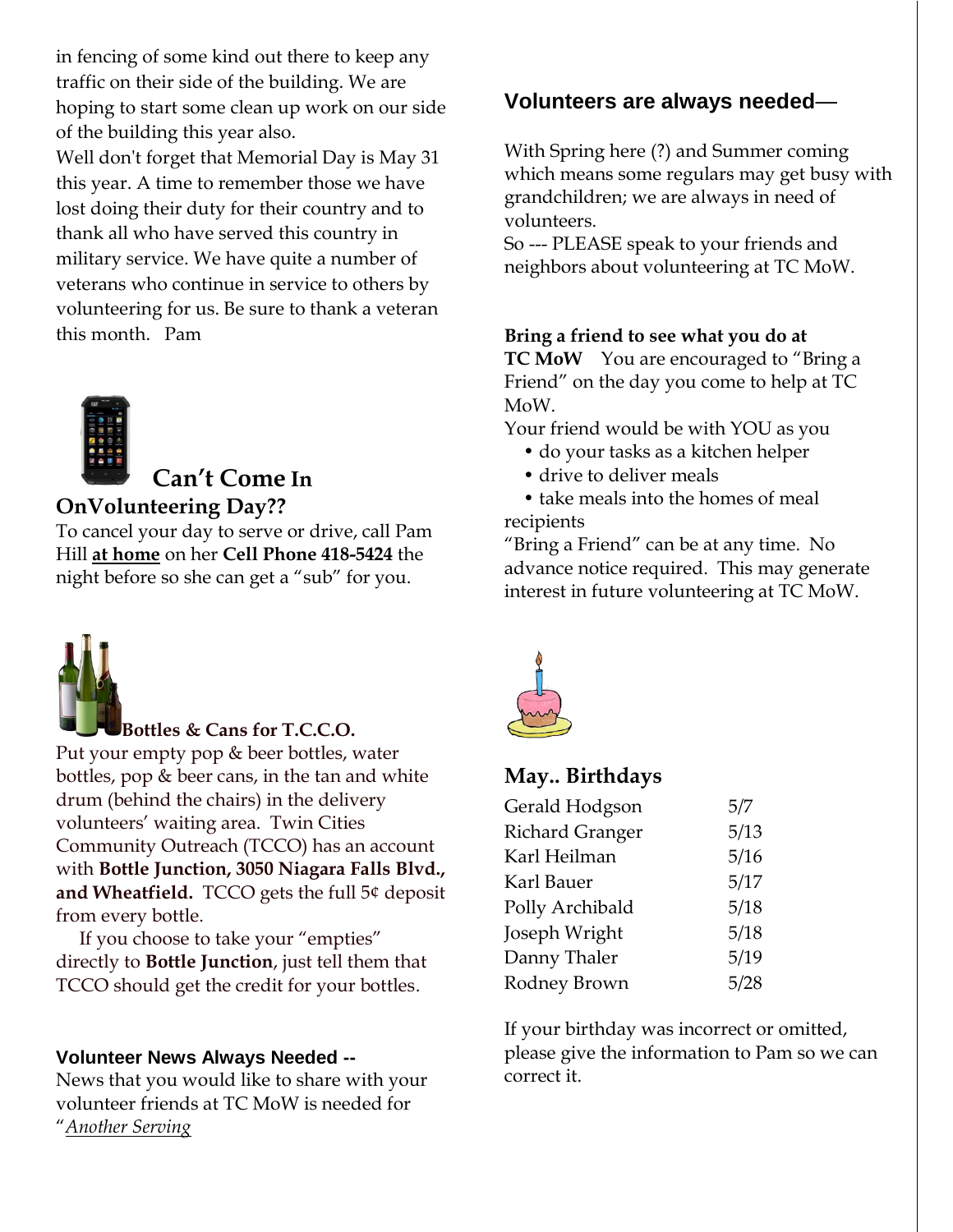

#### **May…Volunteering Anniversaries**

We applaud TC MoW volunteers who are celebrating an anniversary of their volunteering this month. The number of years of service at TC MoW is indicated after each name.

| <b>Richard Stenzel</b> | 11 |
|------------------------|----|
| Renee' Lorenz          | 6  |
| Ruth Hodgson           | 5  |
| Gerald Hodgson         | 5  |
| Letty Hollister        |    |

Thank you for your years of service. (Please report volunteering anniversaries errors to Pam).



## *Funny!!!*

#### *JEWISH MOTHER*

The year is 2028 and the United States has elected the first woman as well as the first Jewish president, Susan Goldstein.

She calls up her mother a few weeks after Election Day and says, "So, Mom, I assume you'll be coming to my inauguration?"

"I don't think so. It's a ten-hour drive, your father isn't as young as he used to be, and my arthritis is acting up again."

"Don't worry about it, Mom, I'll send Air Force

One to pick you up and take you home. And a limousine will pick you up at your door.

"I don't know. Everybody will be so fancyschmantzy; what on earth would I wear?"

Susan replies, "I'll make sure you have a wonderful gown, custom-made by the best designer in New York."

"Honey," Mom complains, "you know I can't eat those rich foods you and your friends like to eat."

The President-to-be responds, "Don't worry Mom. The entire affair is going to be handled by the best caterer in New York; kosher all the way. Mom, I really want you to come."

So Mom reluctantly agrees and on January 20, 2029, Susan Goldstein is being sworn in as President of the United States. In the front row sits the new President's mother, who leans over to a Senator sitting next to her and says,

"You see that woman over there with her hand on the Torah, becoming President of the United States?"

The Senator whispers back, "Yes, I do."

Mom says proudly, "Her brother is a doctor."

#### *ITALIAN MOTHER*

Giuseppe excitedly tells his mother he's fallen in love and that he is going to get married.

He says, "Just for fun, Mama, I'm going to bring over three women and you try and guess which one I'm going to marry." The mother agrees.

The next day, he brings three beautiful women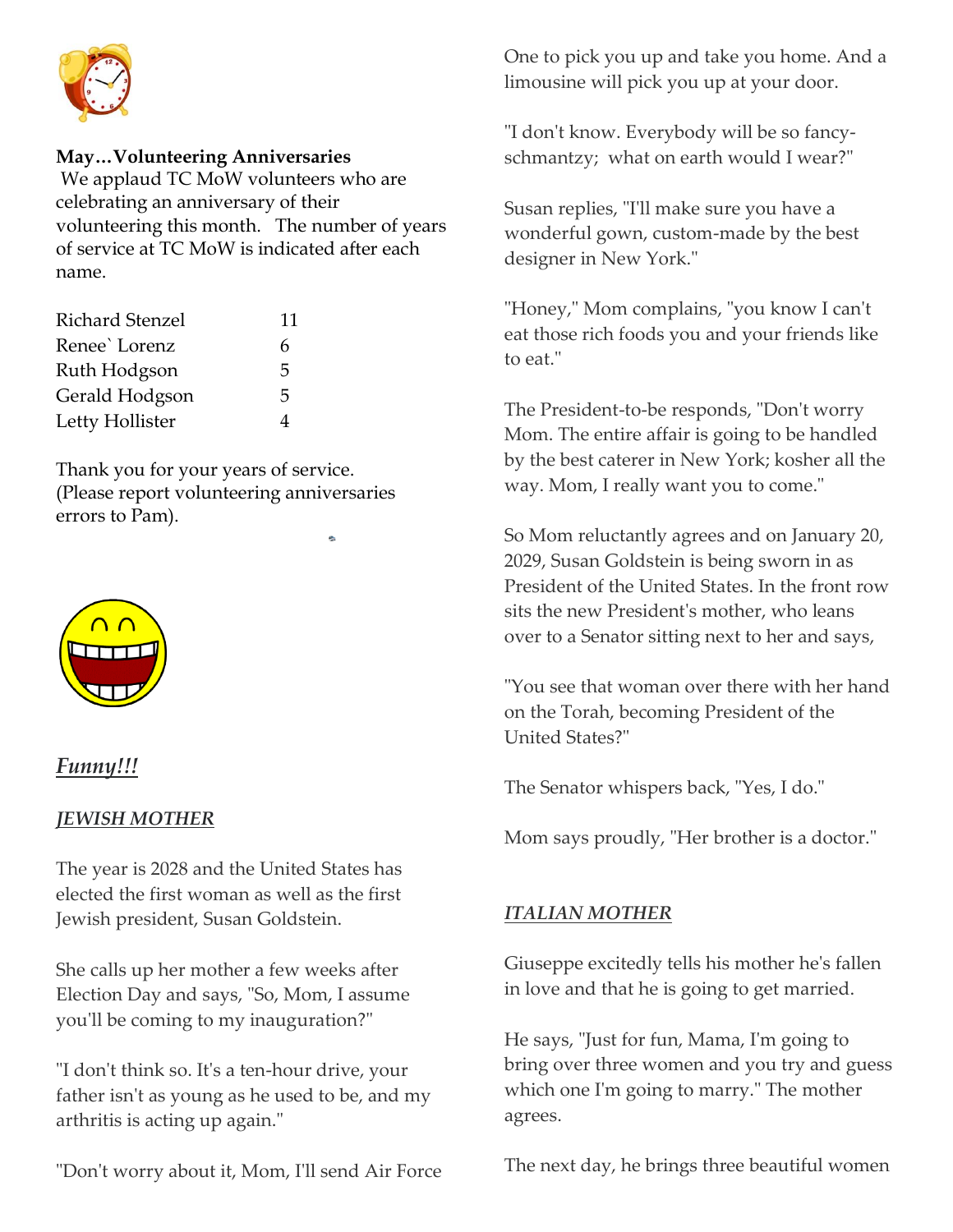into the house, sits them down on the couch and they chat for a while.

He then says, "Okay, Mama, guess which one am I going to marry?"

Mama says immediately, "The one on the right."

"That's amazing, Mama. You're right. How did you know?"

Mama replies: "I don't like her."

## *AN IRISHMAN'S FIRST DRINK WITH HIS SON*

I was reading an article last night about fathers and sons, and memories came flooding back to the time I took my son out for his first drink.

Off we went to our local bar, which is only two blocks from the house.

I got him Guinness Stout. He didn't like it so I drank it.

Then I got him an Old Style. He didn't like it either, so I drank it.

It was the same with the Coors and the Bud.

By the time we got down to the Irish whiskey .

I could hardly push the stroller back home.

\*\*\*\*\*\*\*\*\*\*\*\*\*\*\*\*\*\*\*\*\*\*\*\*\*\*\*\*\*\*\*\*\*\*\*\*\*\*\*\*\*\*\*\*\*\*\*\*\*\*\*\*

An Irishman who had a little too much to drink is driving home from the city one night and, of course, his car is weaving violently all over the road.

A cop pulls him over. 'So,' says the cop to the

driver, 'where have ya been?'

'Why, I've been to the pub of course,' slurs the drunk.

'Well,' says the cop, 'it looks like you've had quite a few to drink this evening.'

'I did all right,' the drunk says with a smile.

'Did you know,' says the cop, standing straight, and folding his arms across his chest, 'that a few intersections back, your wife fell out of your car?'

'Oh, thank heavens,' sighs the drunk. 'For a minute there, I thought I'd gone deaf.'

#### \*\*\*\*\*\*\*\*\*\*\*\*\*\*\*\*\*\*\*\*\*\*\*\*\*\*\*\*\*\*\*\*\*\*\*\*\*\*\*\*\*\*\*\*\*\*\*\*\*\*\*

Mary Clancy goes up to Father O'Grady after his Sunday morning service, and she's in tears.

He says, 'So what's bothering you, Mary my dear?'

She says, 'Oh, Father, I've got terrible news. My husband passed away last night.'

The priest says, 'Oh, Mary, that's terrible. Tell me, Mary, did he have any last requests?'

She says, 'That he did, Father.'

The priest says, 'What did he ask, Mary?'

She says, 'He said, Please Mary, put down that damn gun...'

## LARRY IS MY NEW FAVORITE!!!

A new teacher was trying to make use of her psychology courses. She started her class by saying, 'Everyone who thinks they're stupid, stand up!' After a few seconds, Little Larry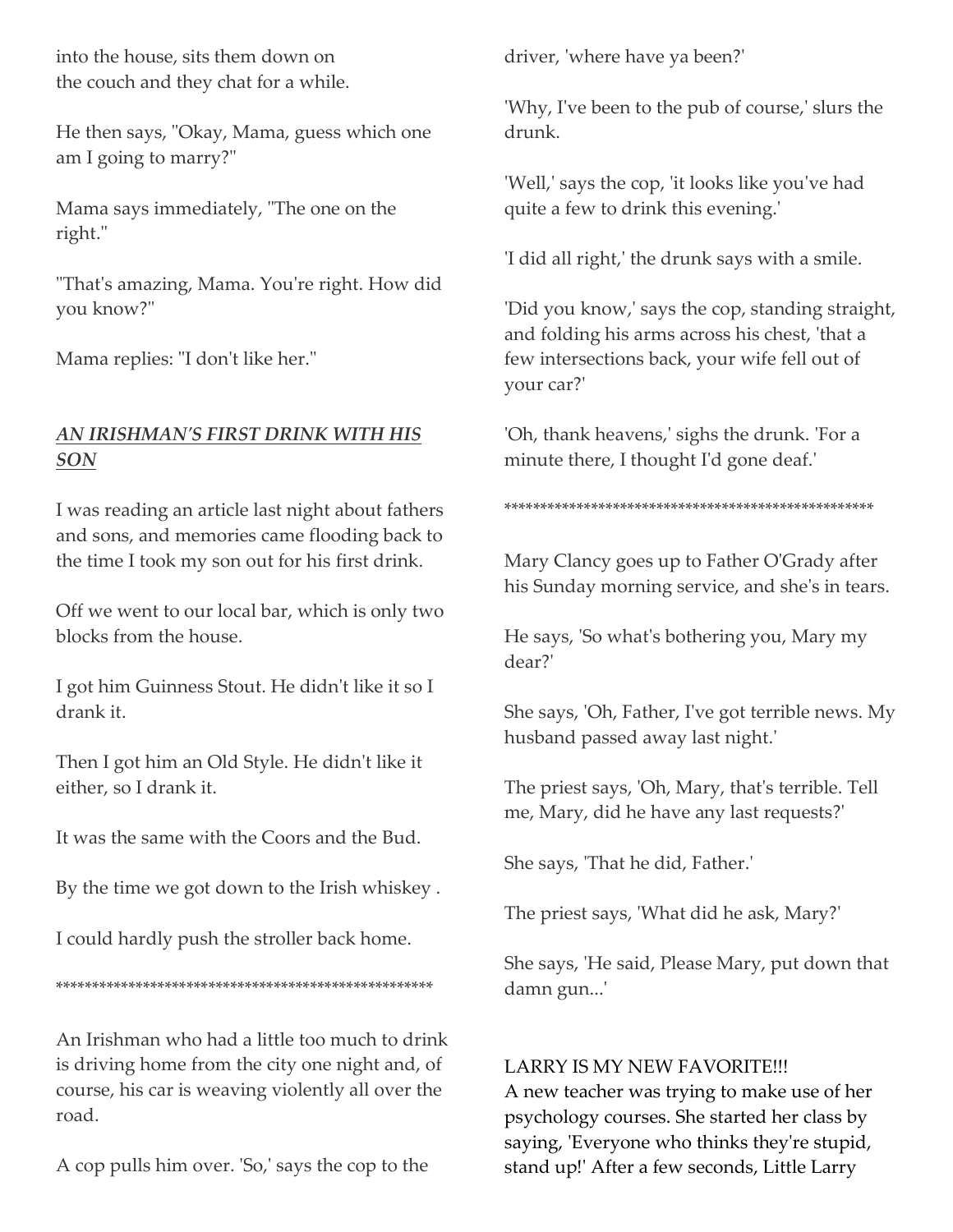stood up. The teacher said, 'Do you think you're stupid, Larry?' 'No, ma'am, but I hate to see you standing there all by yourself!'

Larry watched, fascinated, as his mother smoothed cold cream on her face. 'Why do you do that, mommy?' he asked. 'To make myself beautiful,' said his mother, who then began removing the cream with a tissue. 'What's the matter, asked Larry 'Giving up?'

The math teacher saw that Larry wasn't paying attention in class. She called on him and said, 'Larry! What are 2 and 4 and 28 and 44?' Larry quickly replied, 'NBC, FOX, ESPN and the Cartoon Network!'

Larry's kindergarten class was on a field trip to their local police station where they saw pictures tacked to a bulletin board of the 10 most wanted criminals. One of the youngsters pointed to a picture and asked if it really was the photo of a wanted person. 'Yes,' said the policeman. 'The detectives want very badly to capture him. Larry asked, "Why didn't you keep him when you took his picture? "

Little Larry attended a horse auction with his father. He watched as his father moved from horse to horse, running his hands up and down the horse's legs and rump, and chest. After a few minutes, Larry asked, 'Dad, why are you doing that?' His father replied, 'because when I'm buying horses, I have to make sure that they are healthy and in good shape before I buy.. Larry, looking worried, said, 'Dad, I think the UPS guy wants to buy Mom ......'

If this brightened your day, don't let it stop here. Pass it on with a smile. Keep spreading the cheer! Pass on to your friends!

And along that line ----

Everyone was seated around the table as the food was being served. When little Logan received his plate, he started eating right away. "Logan, wait until we say our prayer," his mother reminded him. "I don't have to," the little boy replied. "Of course you do," his mother insisted, "we say a prayer before eating at our house." "That's at our house," Logan explained, "but this is Grandma's house and she knows how to cook".

#### **Dr. Young vs. Dr. Geezer**

An old geezer, who had been a retired for a long time became very bored, so he opened a medical clinic and put a sign up outside that said: "Get your treatment for \$500, if not cured get back \$1,000." Doctor "Young," who was positive that this old geezer didn't know beans about medicine, thought this would be a great opportunity to get \$1,000. So he went to Dr. Geezer's clinic. This is what transpired.

Dr. Young: --- "Dr. Geezer, I have lost all taste in my mouth." Can you please help me ?? Dr. Geezer: --- "Nurse, please bring medicine from box 22 and put 3 drops in Dr. Young's mouth."

Dr. Young: --- Aaagh !! -- "This is Gasoline!" Dr. Geezer: "Congratulations! You've got your taste back. That will be \$500."

Dr. Young gets annoyed and goes back after a couple of days figuring to recover his money. Dr Geezer: "I have lost my memory, I cannot remember anything."

Dr. Geezer: "Nurse, please bring medicine from box 22 and put 3 drops in the patient's mouth." Doctor Young: "Oh no you don't, -- that is Gasoline!"

Dr. Geezer: "Congratulations! You've got your memory back. That will be \$500."

Dr. Young (after having lost \$1000) leaves angrily and comes back after several more days.